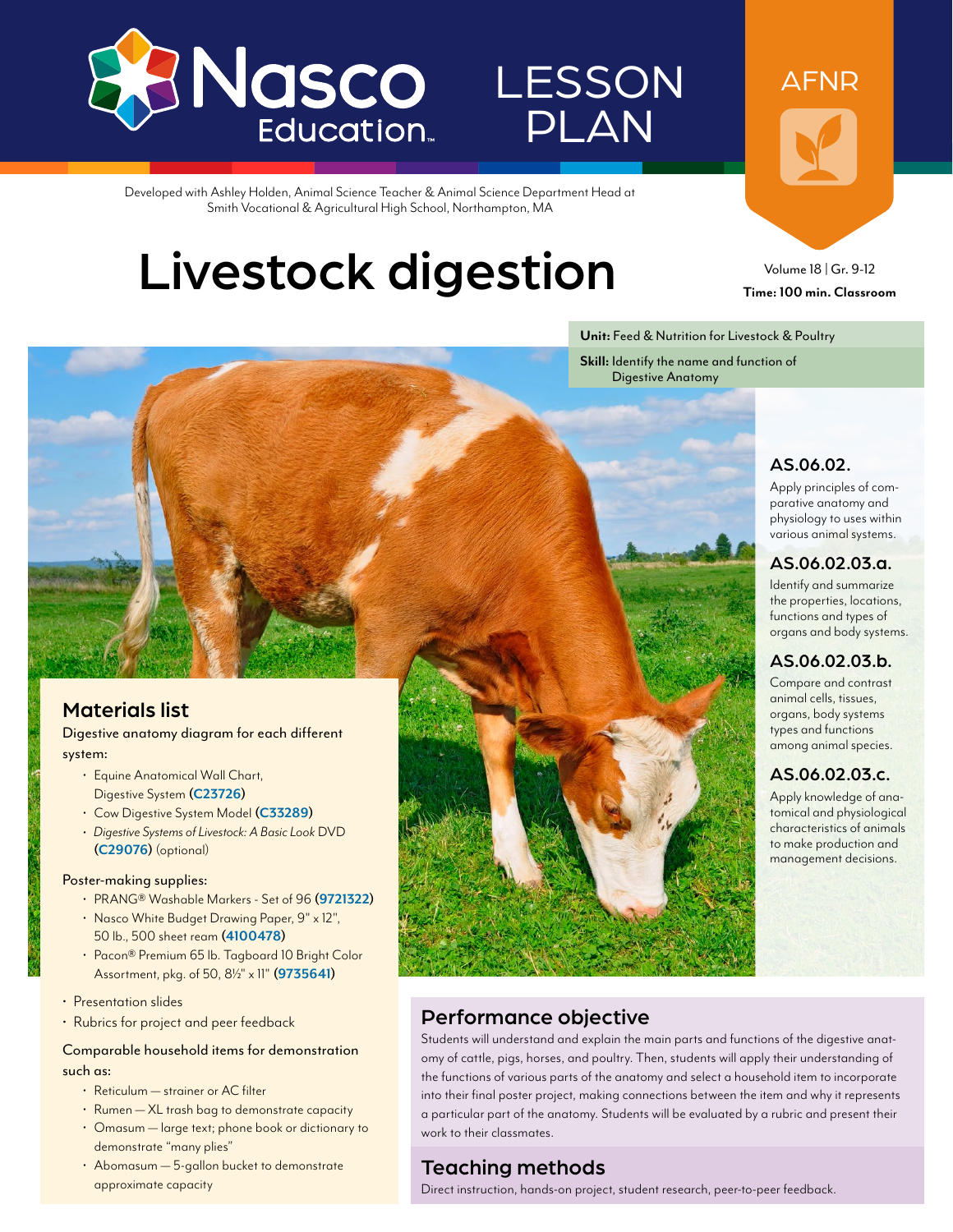# Activity

- 1. Do Now: Identify herbivore, omnivore, and carnivore and match the classification to animals at school and at home.
- 2. Introduce the terms polygastric, monogastric, ruminant, modified ruminant, and pseudo-ruminant.
- 3. Direct instruction using PPT. Walk students through the parts of the ruminant stomach and entire digestive system, making connections between the different systems for different species.
- 4. Discuss with the class how different feeds are more or less appropriate for livestock based on the type of digestion system they have.
- 5. Present the project rubric and explain the expectations for the students to focus on different parts of the digestive system and create a poster. Allow time for questions and for explaining the components of the rubric.
	- a. Break students into teams to "create" a system using household items to explain or demonstrate the different parts of the system; or
	- b. Assign 1–2 parts per student and then have them present in order that shows the digestive systems.
	- c. Explain to students they need to incorporate a household item, presented in the classroom, that would represent their part of the digestive system.
- 6. Allow time in class for creating the project. Supervise students and answer questions.
- 7. At the second class period, students will put finishing touches on projects and present. Use the second rubric, the student participation guide, for peer-to-peer feedback on presentations.

## Assessments

The project will be graded per the project rubric. Peer-to-peer feedback rubric. Content questions about the digestive systems learned from student presentations will be asked on a future summative assessment.



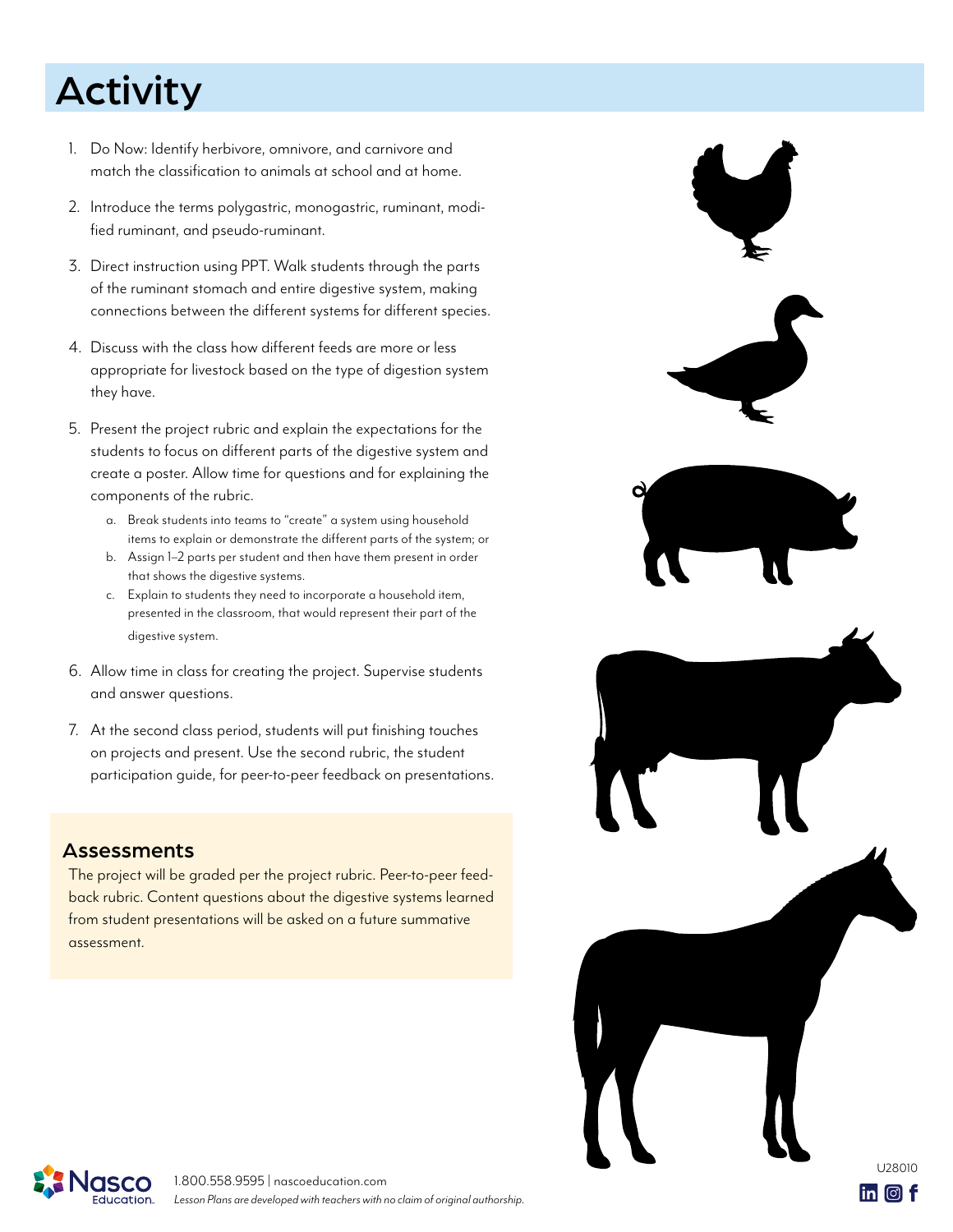## Animal Science — peer assessment Volume 18

Complete one rubric for each individual or team presenting in class. For team projects, the score will be shared for the whole group.

## Name of student/team presenting:

## Public Speaking/Presentation Skills (5 points) | Topic of Presentation:

Using the scale provided, identify the points that you felt the presentation earned:

| Needs much<br>improvement | Satisfactory | Excellent |
|---------------------------|--------------|-----------|
|                           |              |           |

## Feedback Sandwich

What went well?

What could be improved?

Positive statement about project:

### Presentation Content (5 points)

Using the scale provided, identify the points that you felt the content of the presentation earned:

| Needs much<br>improvement | Satisfactory | Excellent |
|---------------------------|--------------|-----------|
|                           |              |           |

## Feedback Sandwich

What went well?

What could be improved?

Positive statement about project: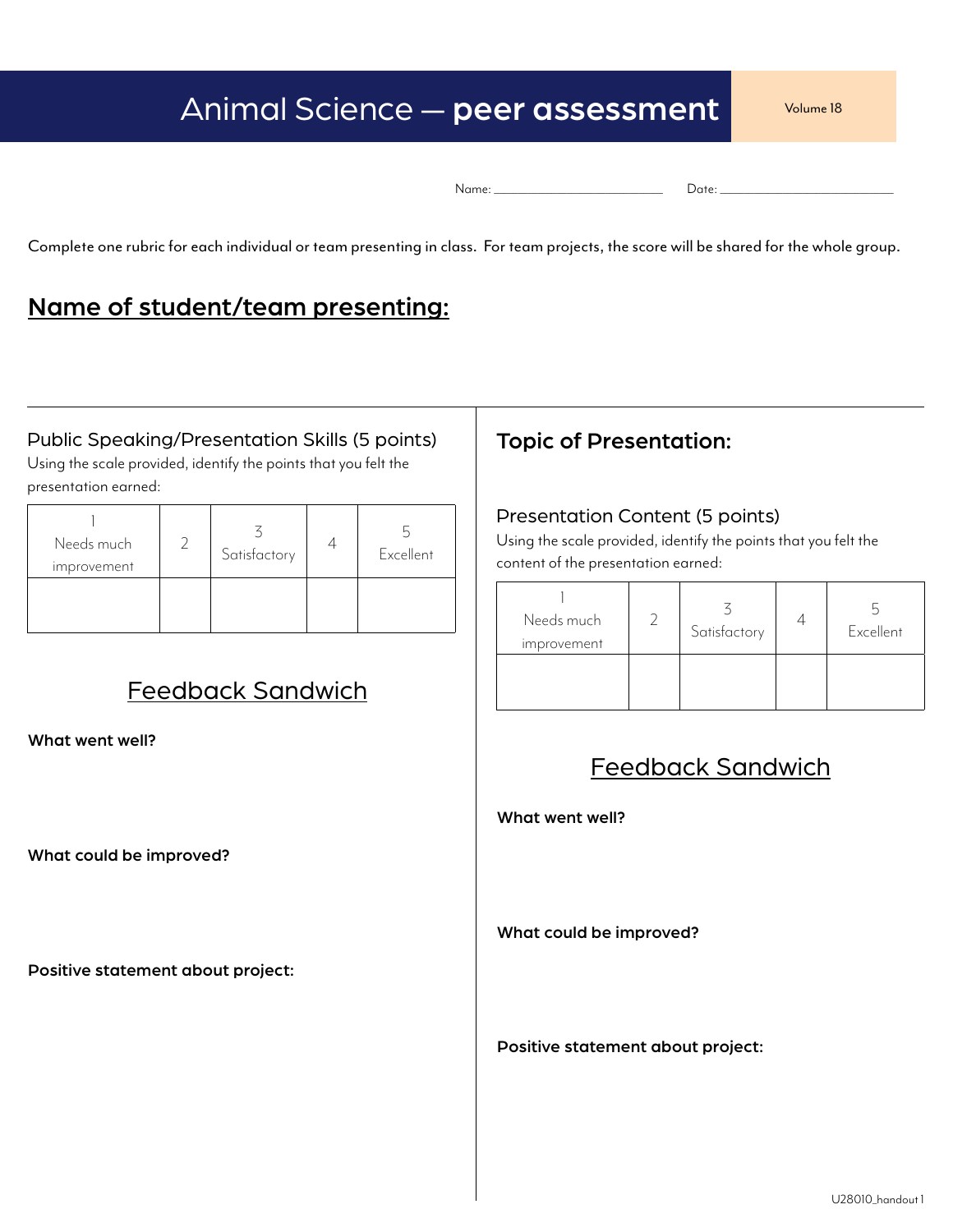## Livestock digestion — rubric volume 18

Name: \_\_\_\_\_\_\_\_\_\_\_\_\_\_\_\_\_\_\_\_\_\_\_\_\_\_\_\_\_\_\_\_\_\_\_ Date Assigned: \_\_\_\_\_\_\_\_\_\_\_\_\_\_\_\_\_\_\_\_\_\_\_ Date Due: \_\_\_\_\_\_\_\_\_\_\_\_\_\_\_\_\_\_\_\_\_\_\_

## Junior Animal Science — Nutrition Unit

Livestock Digestion Posters & Presentations

Task: Students will create a poster that shows the various aspects of different species' digestion. Each team of students will create a class resource poster, and present their poster while also using household items to represent each part of the system.

## Title, Names, and Purpose (5 points)

- The project has a clear title, and student names are on the poster.
- The purpose of the poster is clear to the viewer.

## Content (60 points)

- Student identified all relevant parts of the digestive system. (15 points) Mouth, Esophagus, Pharynx, Stomach (Rumen, Reticulum, Omasum, Abomasum), Small Intestines (Duodenum, Jejunum, Ilium), Cecum, Large Intestines.
- Student, in own words, described the basic functions of each part. (30 points)
- Students presented household items to represent the parts of the system. (15 points)

## Class Presentation (25 points)

- \_\_\_\_\_\_ Student provided a high-quality presentation in class that was informative and answered student and teacher questions. (15 points)
- Peer assessment. (10 points) See separate rubric

## Quality and Timeliness (10 points)

- Student turned in a high-quality piece of work, of which he/she is proud.
- The work is turned in on time.

### Next Steps for Improvement: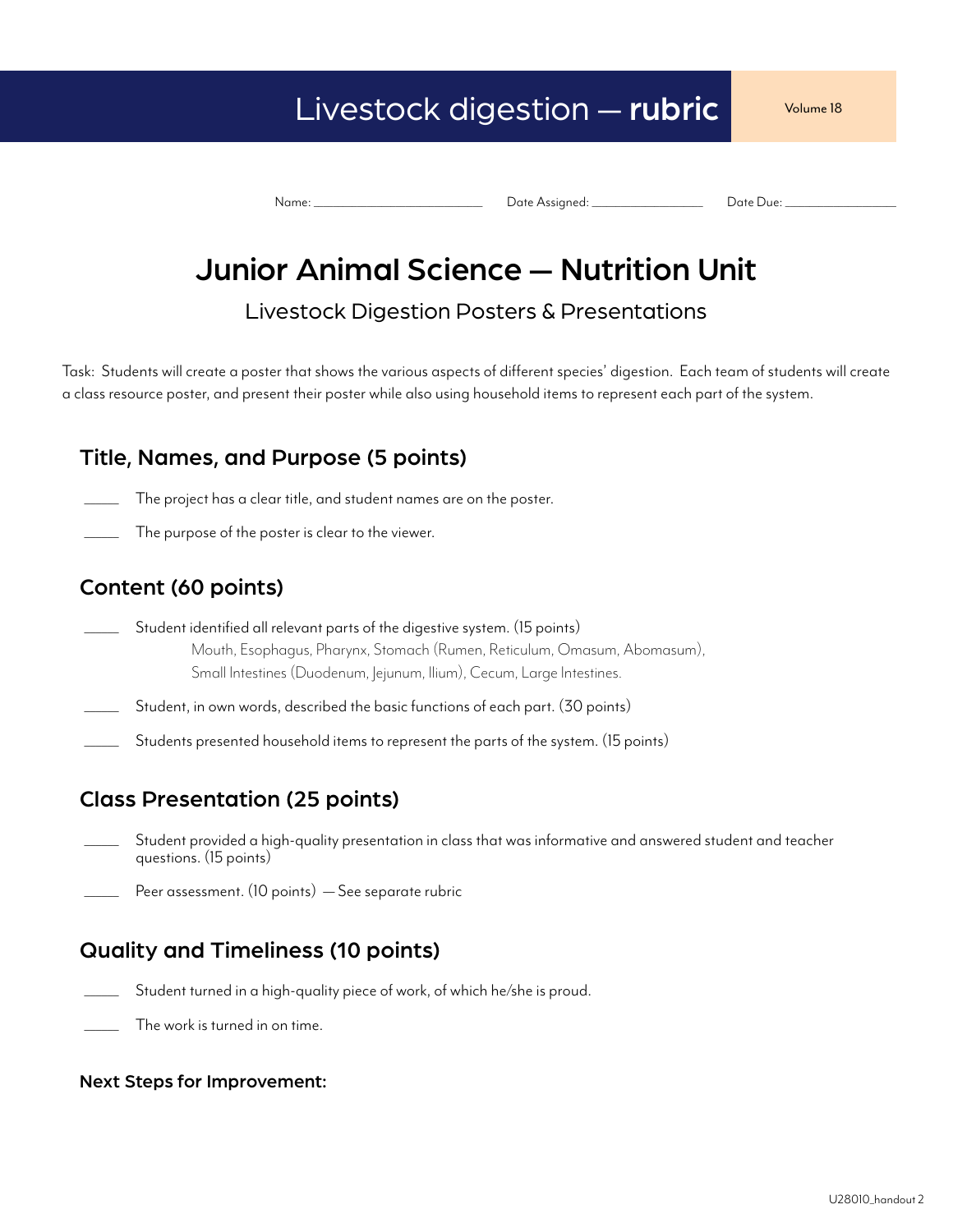# Livestock Digestion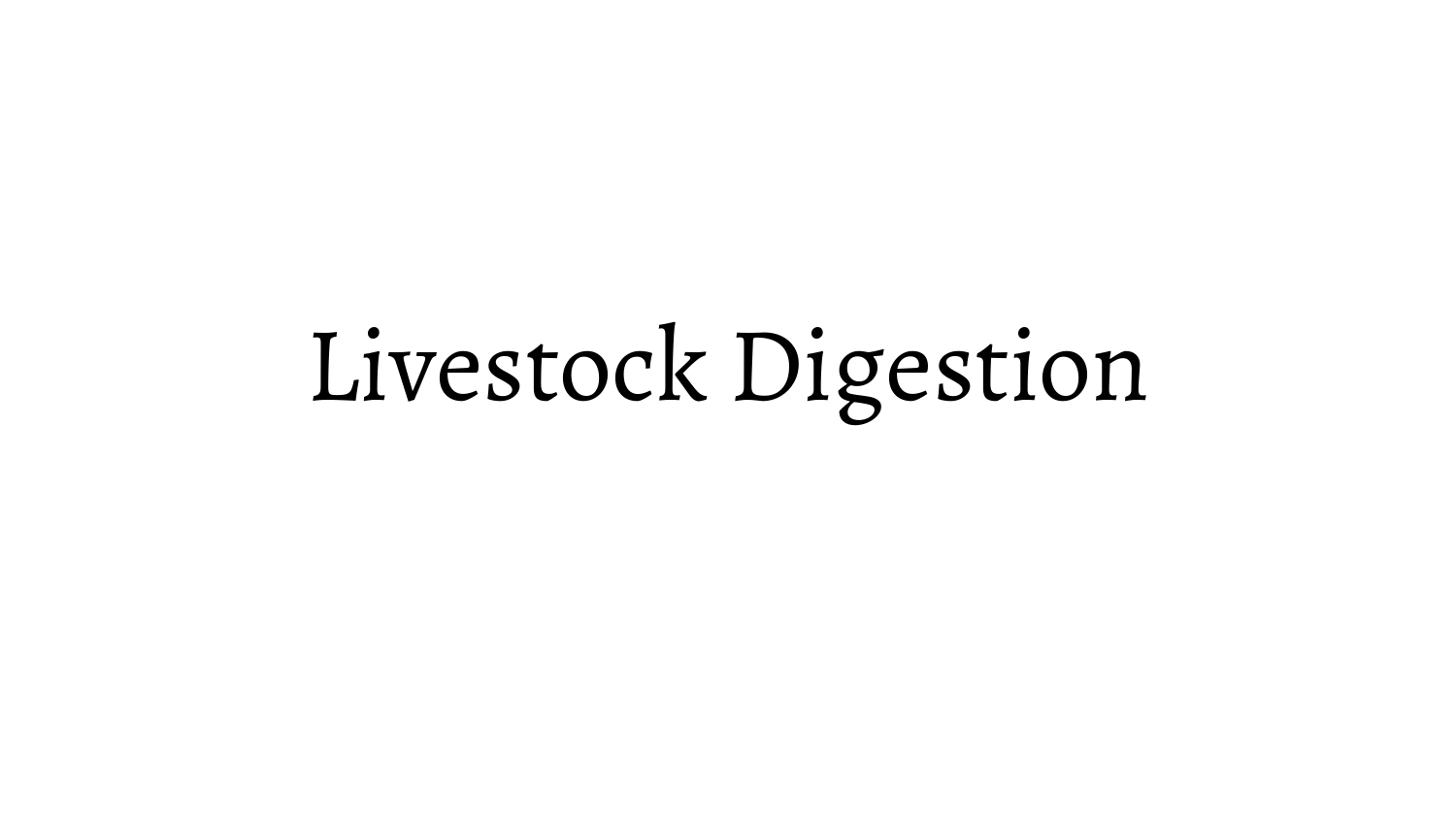# Introduction to livestock digestion systems

**Objectives** 

I will be able to:

explain the main parts and functions of the digestive anatomy of cattle, pigs, horses, and poultry.

apply my understanding of the functions of various parts of the anatomy and create an

informative

presentation

Fairly evaluate my peers' presentations in class and provide useful feedback

Essential Questions

How do livestock convert plant material into edible protein?

What are the differences between the digestive systems of different farm animals?

How are the different systems similar?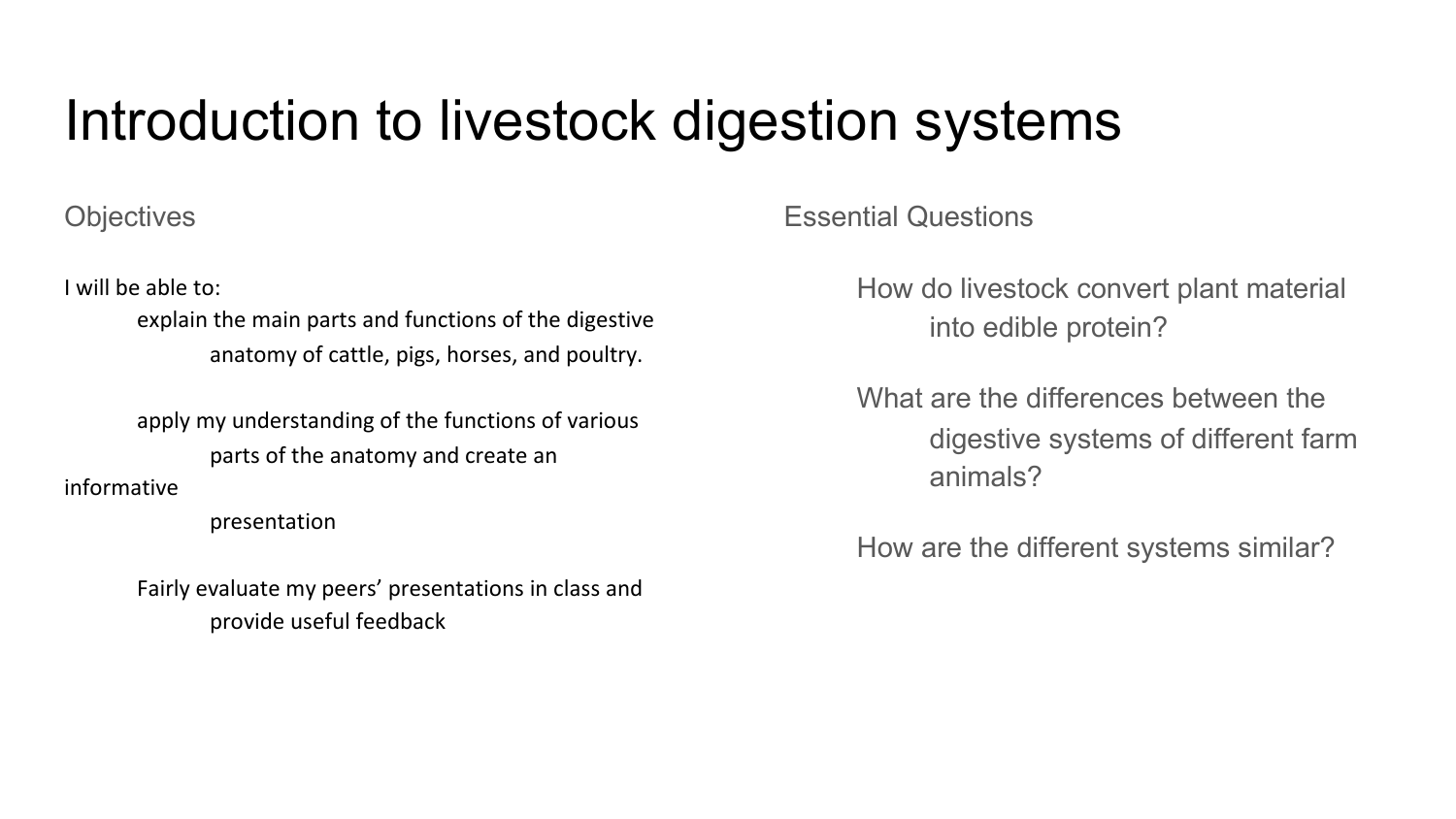## Do Now

On a separate piece of paper, and in your own words, define the following:

**Herbivore** 

**Carnivore** 

**Omnivore** 



Photo credit: Indiana State Dept of Agriculture

List examples of each, and think of the animals we have at school or you have at home.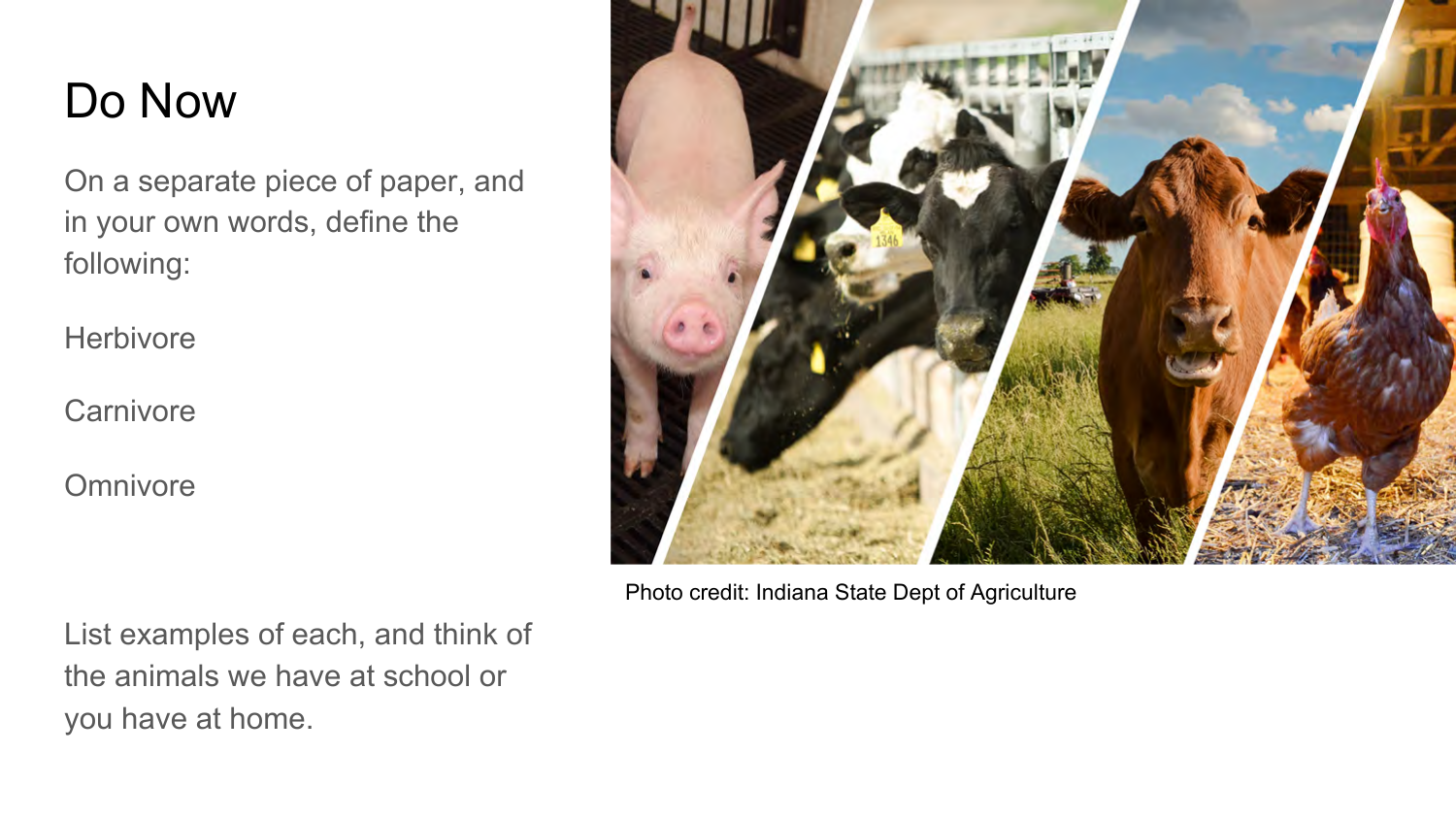# What aspects of an animal's anatomy influence its diet?

*Students share out examples such as teeth, size, beak vs. mouth…* 

> What about an animal's organs influencing its diet?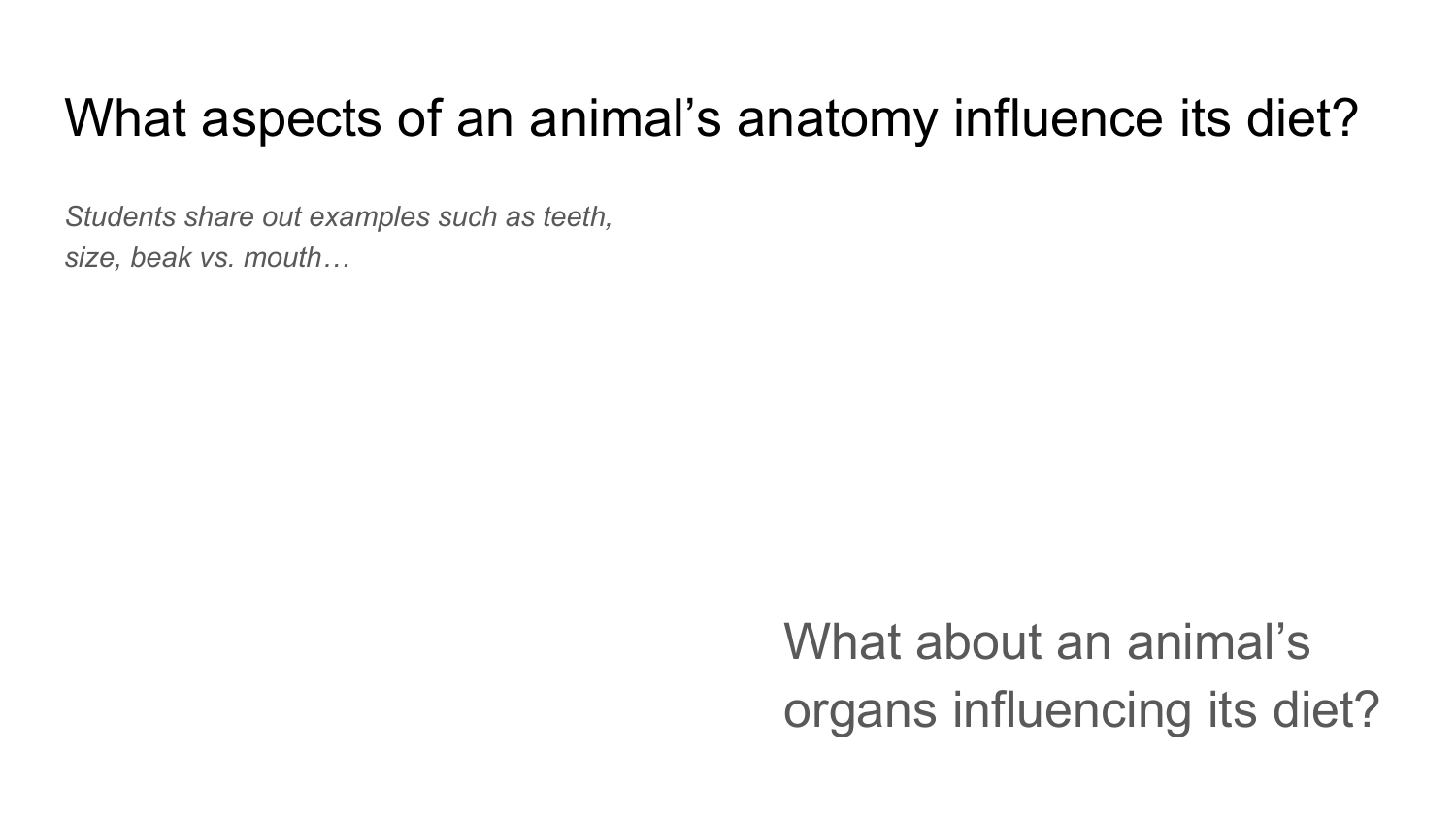# Classification of Digestion Systems

**Monogastrics** 

Simple system, single stomach - like dogs, cats, humans Some have a cecum to aid in fiber digestion - rabbits, horses, pigs, rats Carnivores and Omnivores have monogastric digestive systems

Polygastric aka Ruminants

More complex system with multiple chambers to stomach Cattle, sheep, and goats are examples Herbivores have polygastric digestive systems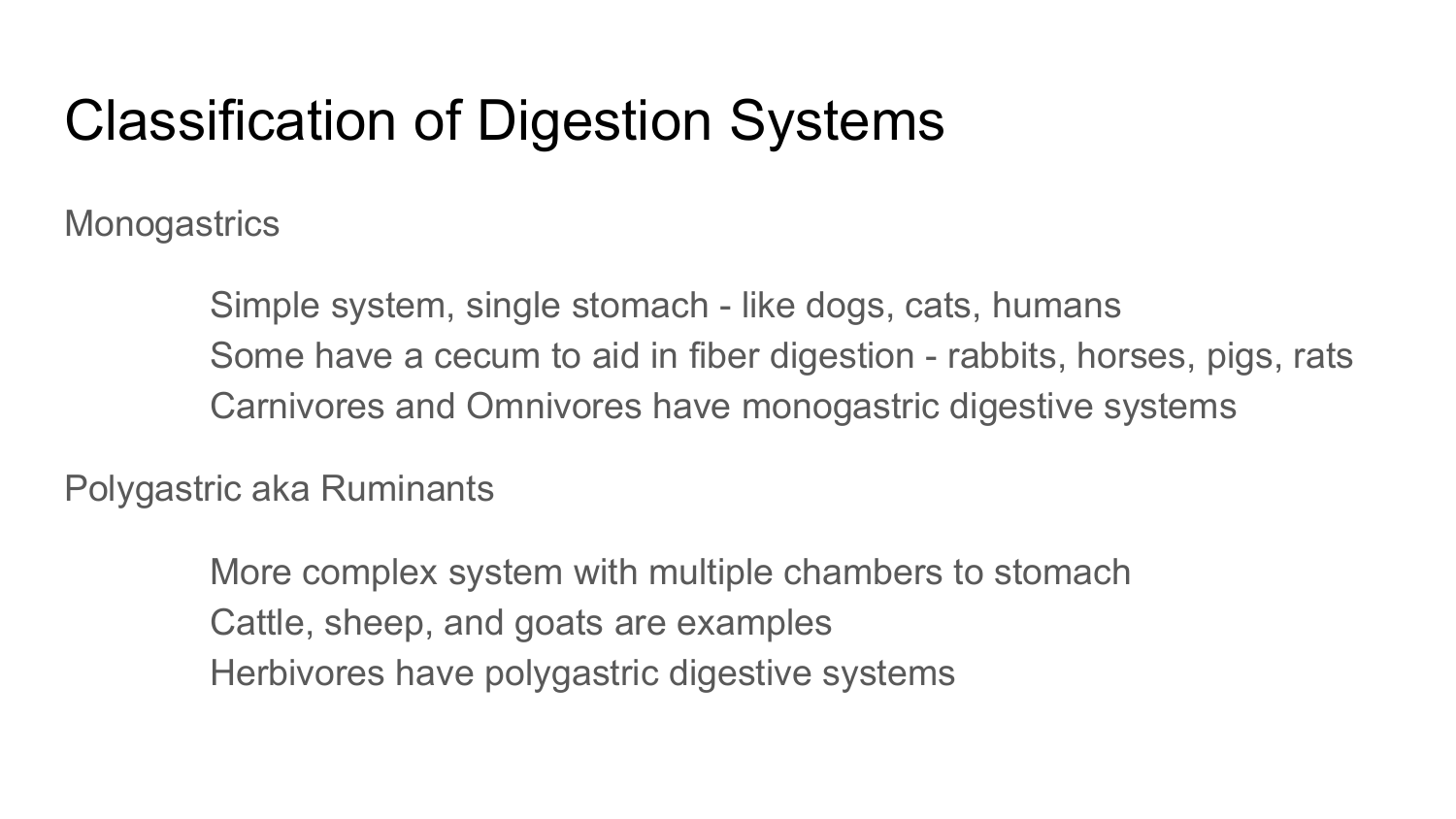# The Steps to Digestion

Eating food and utilizing it in the body is simply a disassembly system!

*Working with a class partner, and using classroom resources, define the terms provided. Then develop a livestock related sentence using the term.* 

Prehension

**Mastication** 

**Salivation** 

**Deglutition** 

**Regurgitation** 

**E**ructation

Absorption

**Defecation** 

**Micturition**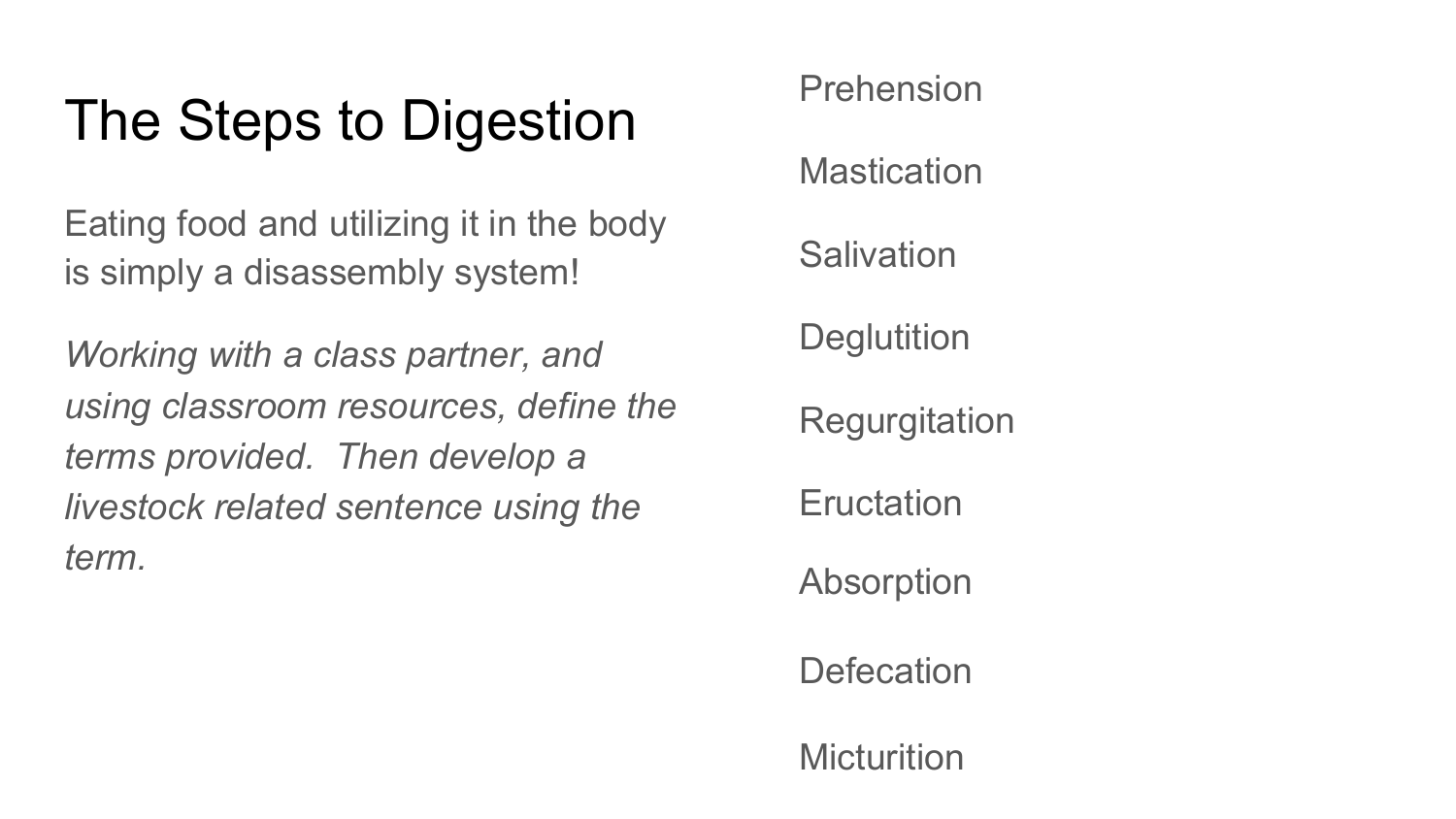# Parts of the Digestive System

All livestock animals have...

**Mouth** 

**Esophagus** 

**Stomach** 

Small Intestines

Large Intestines

Digestion is aided by these organs:

Liver

Gallbladder\*

**Pancreas** 

Cecum\*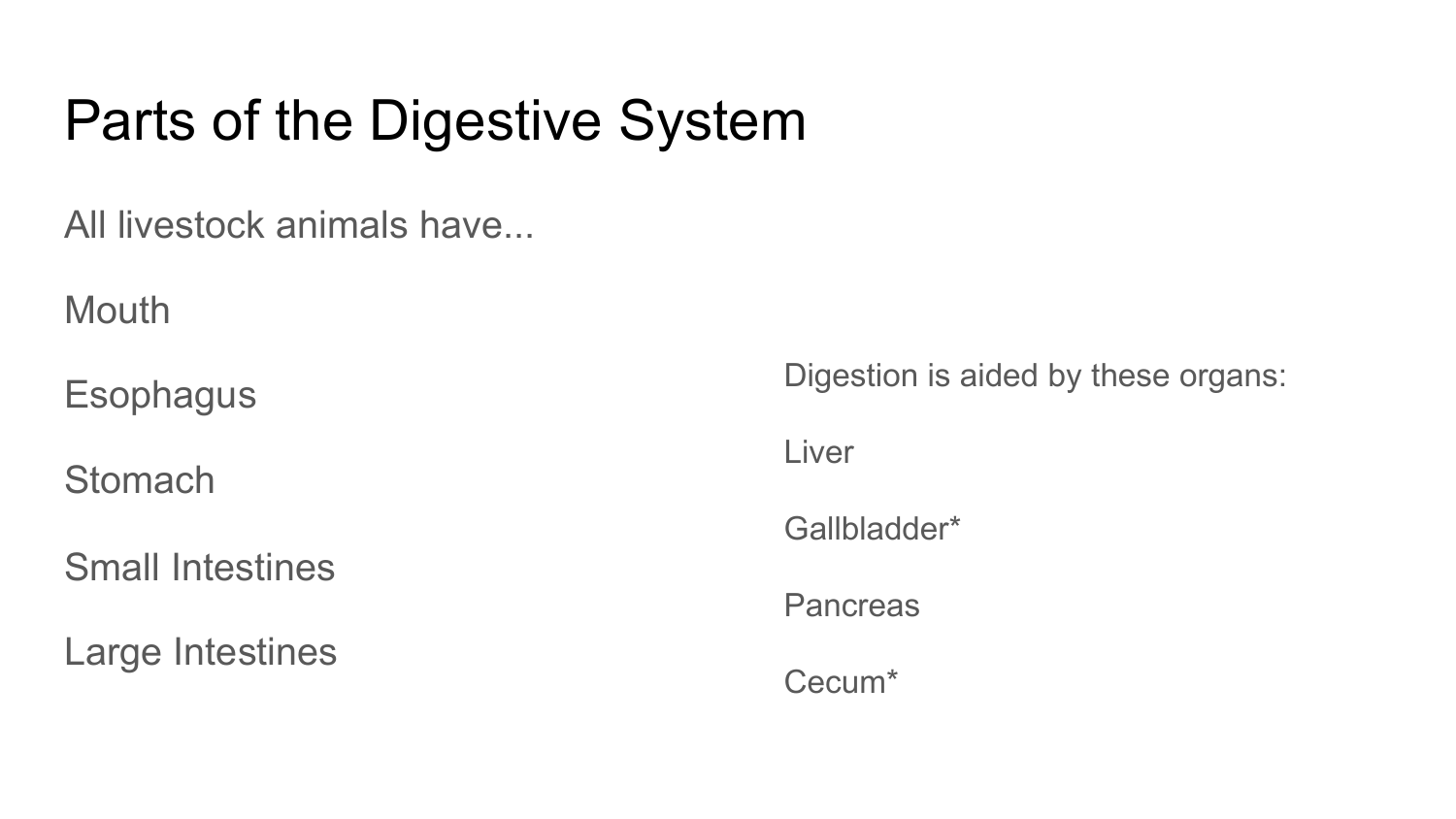# First...

## *Prehension: bringing food to the mouth*

Limbs, beaks, lips, tongue and teeth all play a role in bringing food into the digestive system

*Describe in detail on your poster how prehension works for your assigned specie*

## *Mastication: Chewing food to make it possible to swallow*

Ruminants and monogastrics have different types and sets of teeth based on the food they consume.

*Describe in detail on your poster how your assigned animal's digestion is affected by its mouth and teeth* 

How does a chicken's prehension and mastication differ from a cow's or pig's?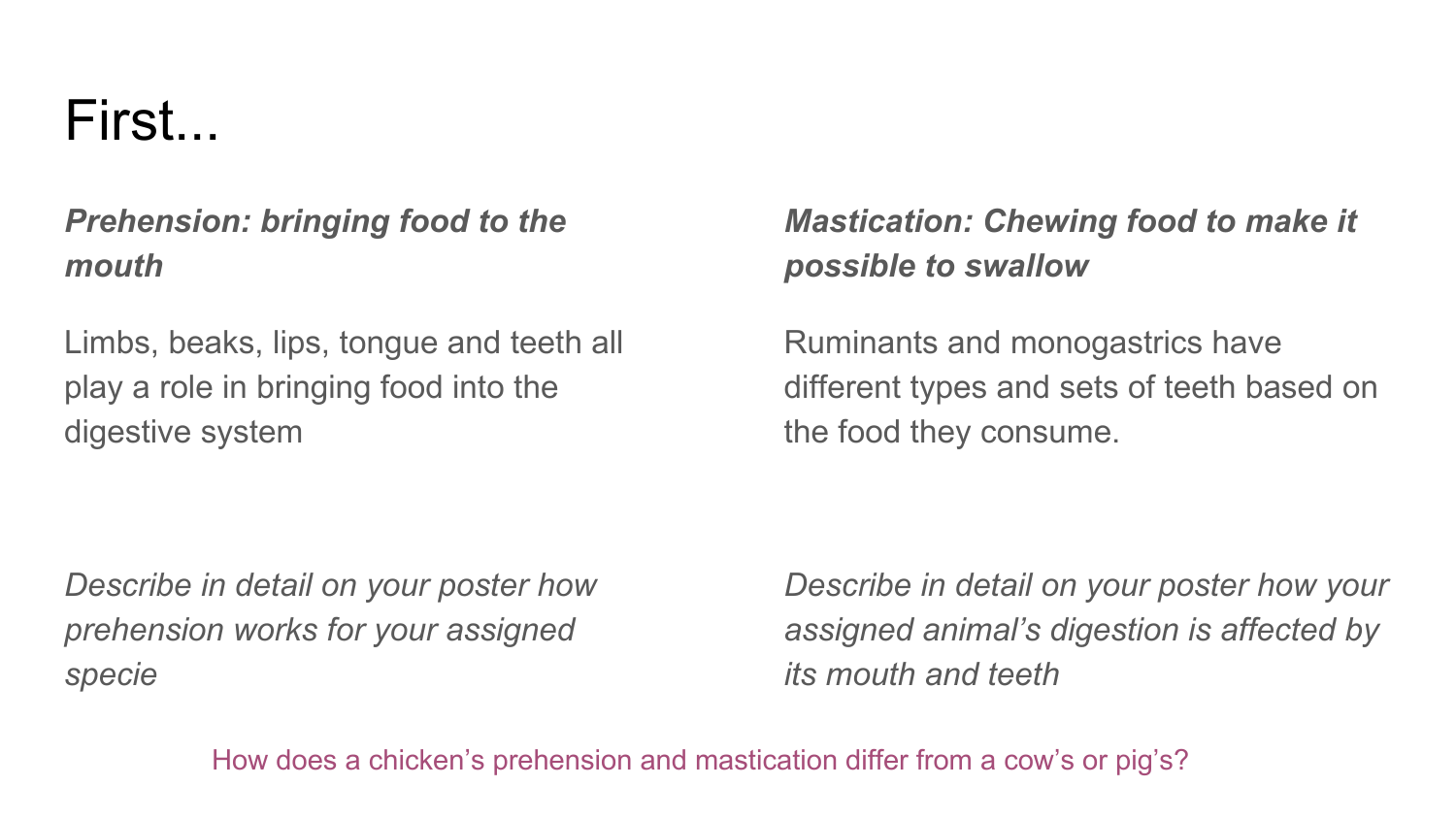# Second….

*Deglutition: Swallowing food; passing material from the mouth to the stomach through the esophagus* 

Muscle contractions - called peristalsis move food down into the stomach

In ruminant animals, we also see *regurgitation*

This function allows ruminants to swallow feed and pull it back up into the mouth to re-chew and swallow until it is small enough to move through the stomach for digestion.

Rabbits will engage in cecotrophy - if you are assigned rabbits be sure to define and describe this process on your project!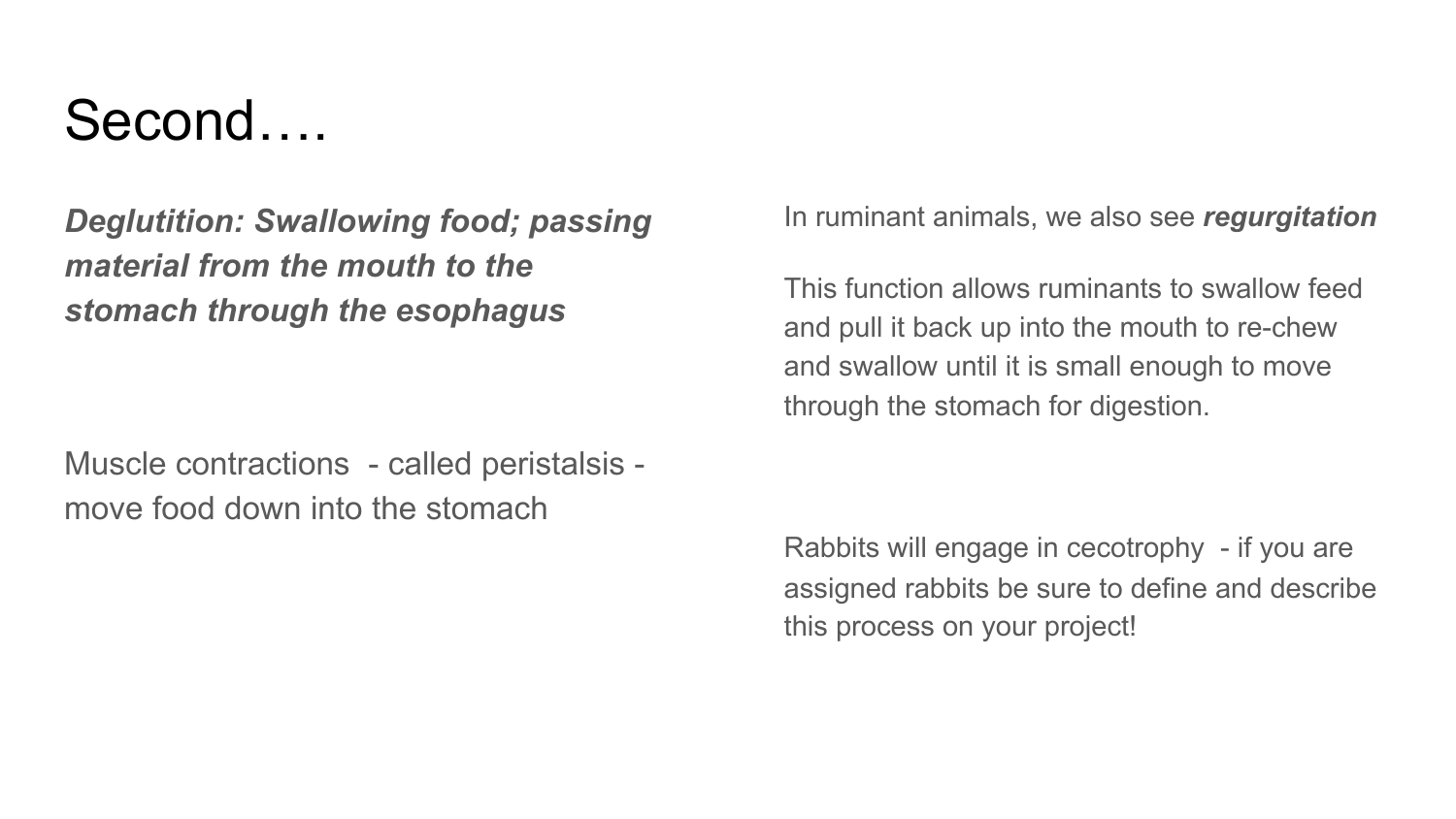# Third...

The stomach varies between species, based on class and dietary needs of the animal.

Physical breakdown of the food is from the churning action of the stomach.

The stomach is responsible for *physical, chemical* and *enzymatic* breakdown of the food. Chemical digestion occurs when hydrochloric acid denatures proteins.

Enzymes break down the food to prepare it for absorption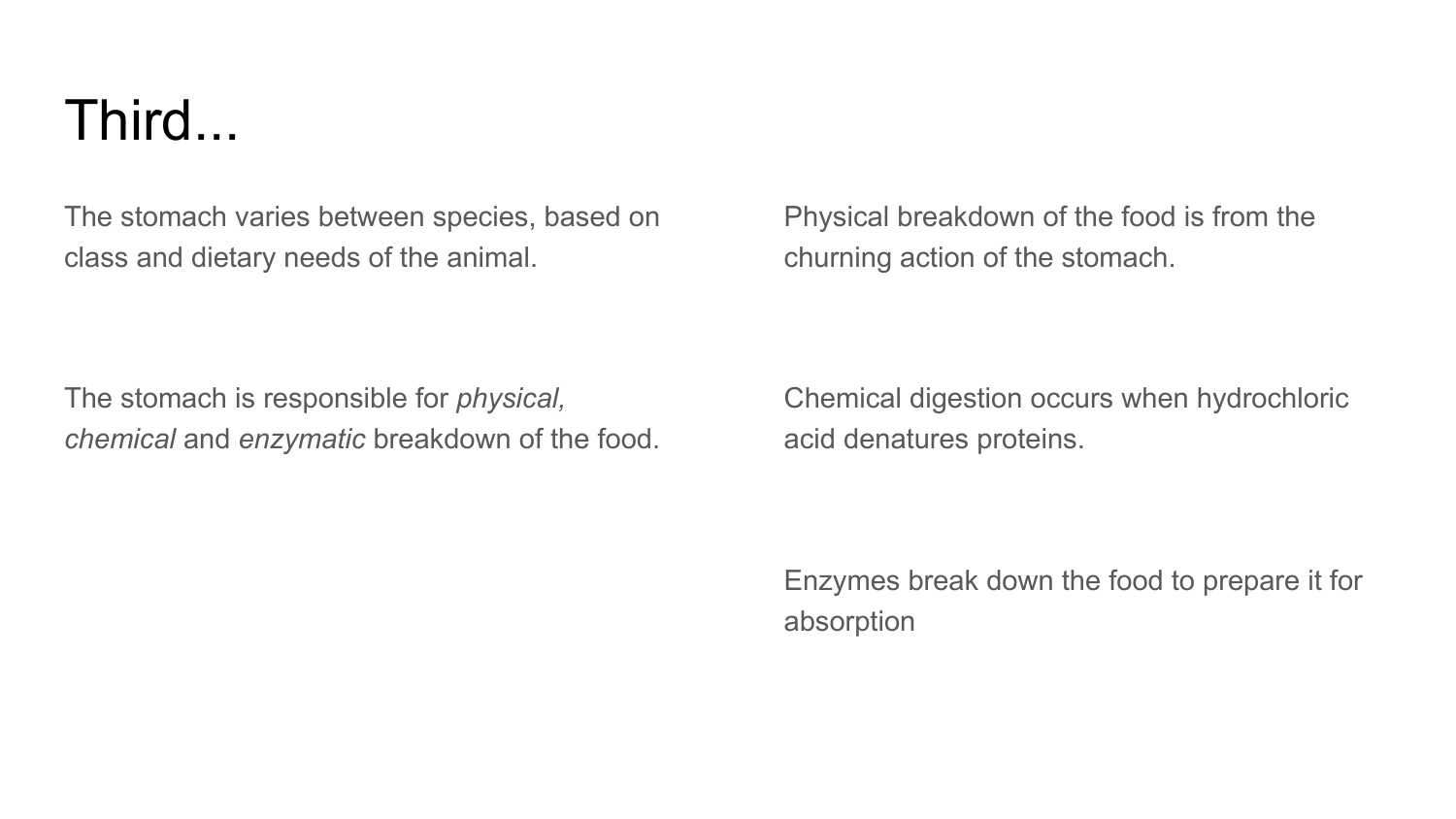# Anatomical Features of the Stomach

*Ruminants have four compartments:* 

Reticulum - "honeycomb"; acts as a filter allowing only small pieces of food into the rumen for digestion

Rumen - "fermentation vat"; microbes assist the ruminant in chemical and physical breakdown of food

Omasum - "the butcher's bible"; further grinds the food into a paste material

Abomasum - the "true stomach"; site for enzymatic digestion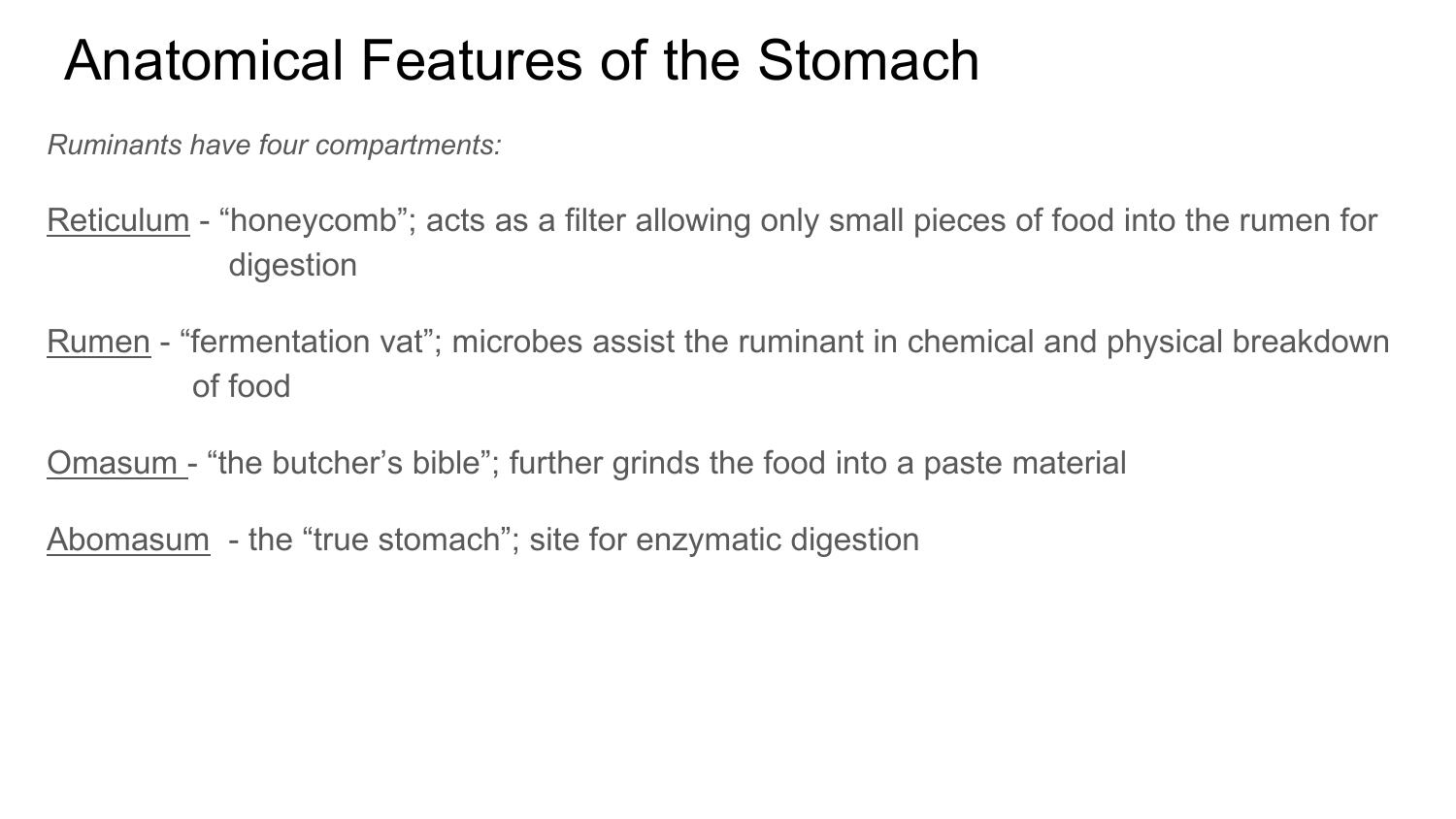# The Differences for Poultry

Poultry are monogastrics, the difference is the absence of lips and teeth and the presence of a beak, gizzard and crop.

*Crop* - a dilation of the esophagus that provides food storage and acts as a moistening reservoir

*If your project is poultry, make sure you explain the different functions of the crop in different species!* 

## *Proventriculus*

The "true stomach" for poultry, the site for enzymatic digestion

## *Ventriculus*

Also known as the **gizzard**, it grinds

the

food to further prepare it for absorption.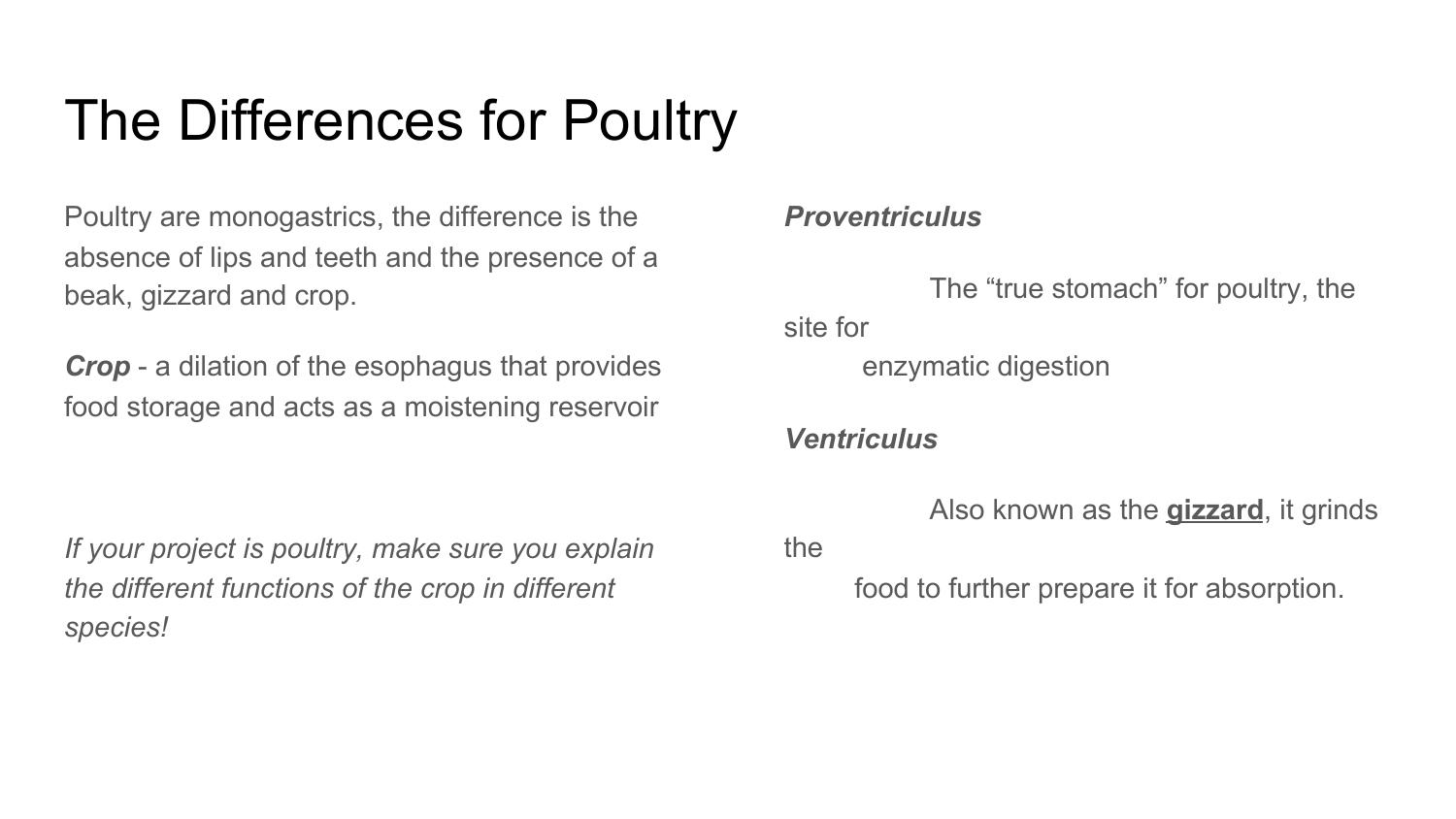# The Small Intestine - The site for nutrient absorption!

| Duodenum                         |                                     | Liver        |                                      |  |
|----------------------------------|-------------------------------------|--------------|--------------------------------------|--|
|                                  | 1st part of SI; bile and pancreatic |              | Nutrients absorbed through the       |  |
|                                  | secretions enter here. Main site of | small        |                                      |  |
| food                             |                                     |              | intestinal wall first go through the |  |
|                                  | breakdown.                          | liver for    |                                      |  |
|                                  |                                     |              | distribution throughout the body.    |  |
| Jejunum                          |                                     |              |                                      |  |
| 2nd part of SI; longest portion. |                                     | Gallbladder* |                                      |  |
|                                  | Continued absorption of             |              | Holds digestive bile made in the     |  |
| carbohydrates,                   |                                     | liver, that  |                                      |  |
|                                  | fatty acids, amino acids, some      |              | is used for digestion in the         |  |
| vitamins,                        |                                     | duodenum.    |                                      |  |
|                                  | most minerals.                      |              |                                      |  |

Ileum

3rd part of SI; connects small to

\*\*Does your assigned animal have a gallbladder? If not, how does their body function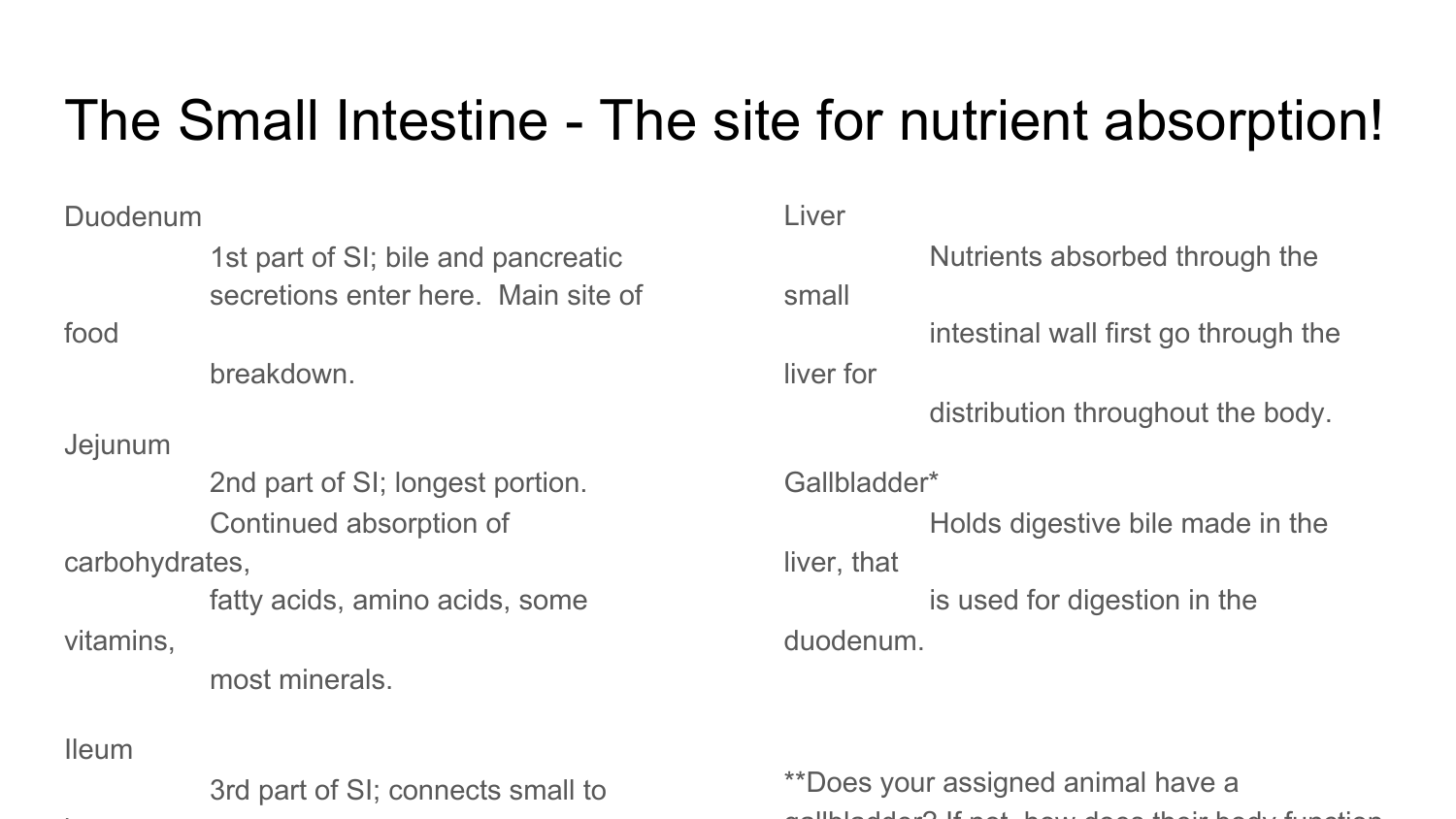# The Cecum

The cecum (ceca, plural) has varying importance depending on the specie.

In your project, be sure to address how the ceca functions and the role it plays in digestion for your assigned specie.

The cecum is crucial for fiber digestion in most monogastric systems. It is the site for microbial digestion for some species, and is important for water absorption.

The cecum is considered part of the large intestines.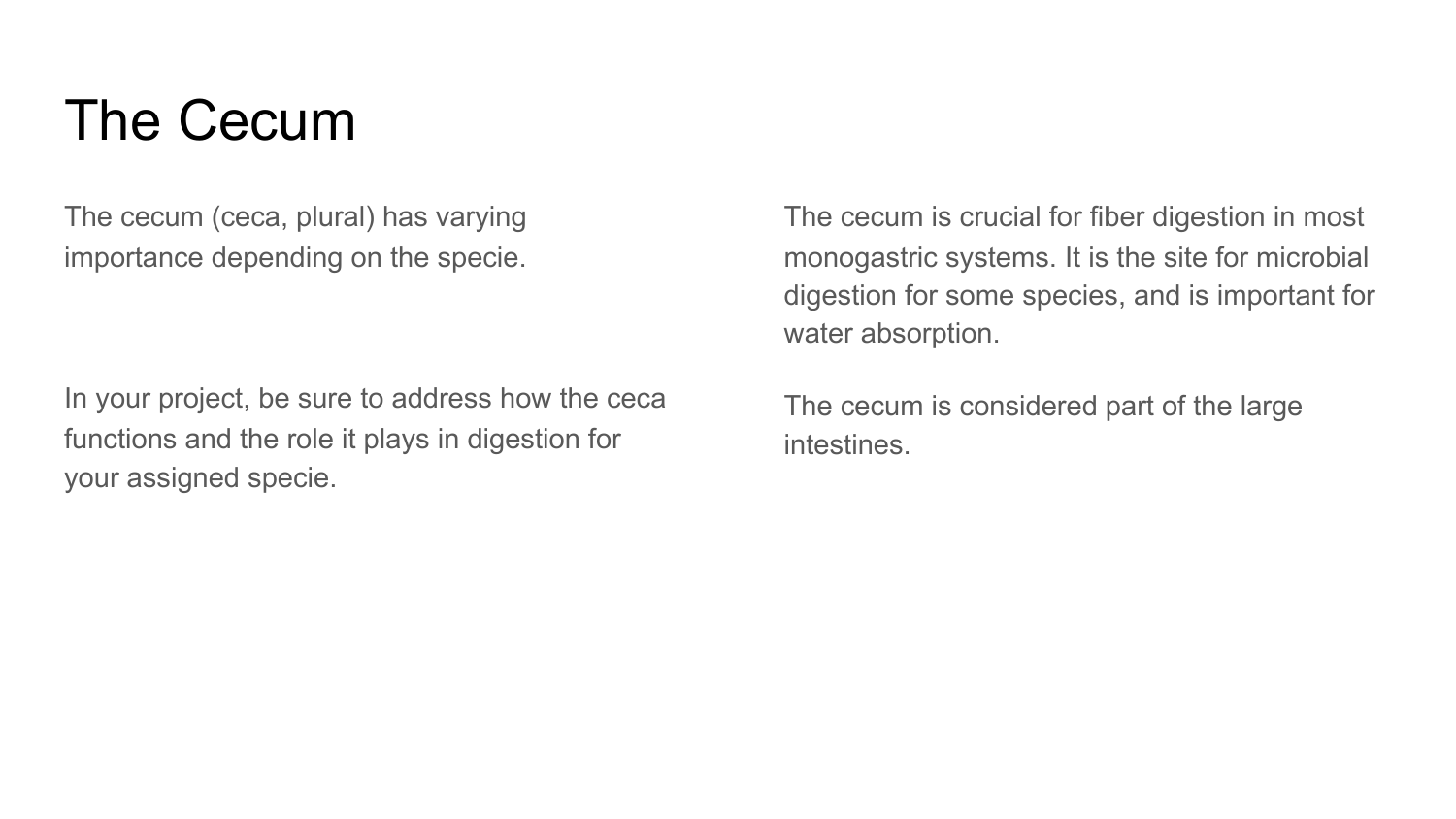# The Large Intestine -

The LI is shorter than the SI - but has a larger diameter. It is broken into two sections:

Rectum & Colon

Water absorption, some mineral absorption and waste reservoir.

Anus The opening at the end of the digestive system that releases waste

products.

Cloaca The opening at the end of the digestive system for birds and reptiles. Feces and urine are mixed together and exit through the cloaca. This is also the pathway

that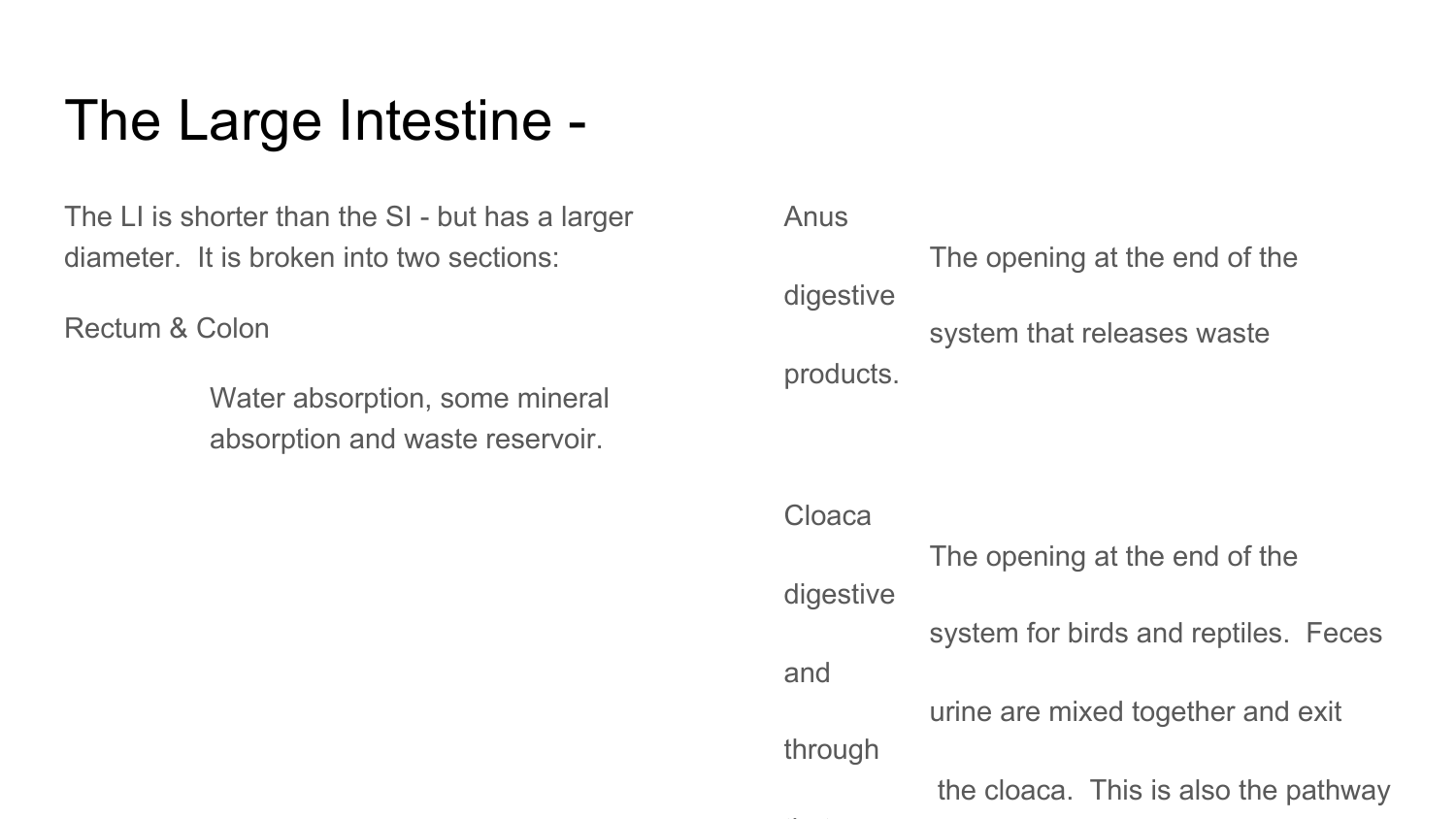# The End!

## *Defecation*

Pooping! Release of excess and waste food product from the body.

## *Micturition*

Urination, release of excess fluid from the body.